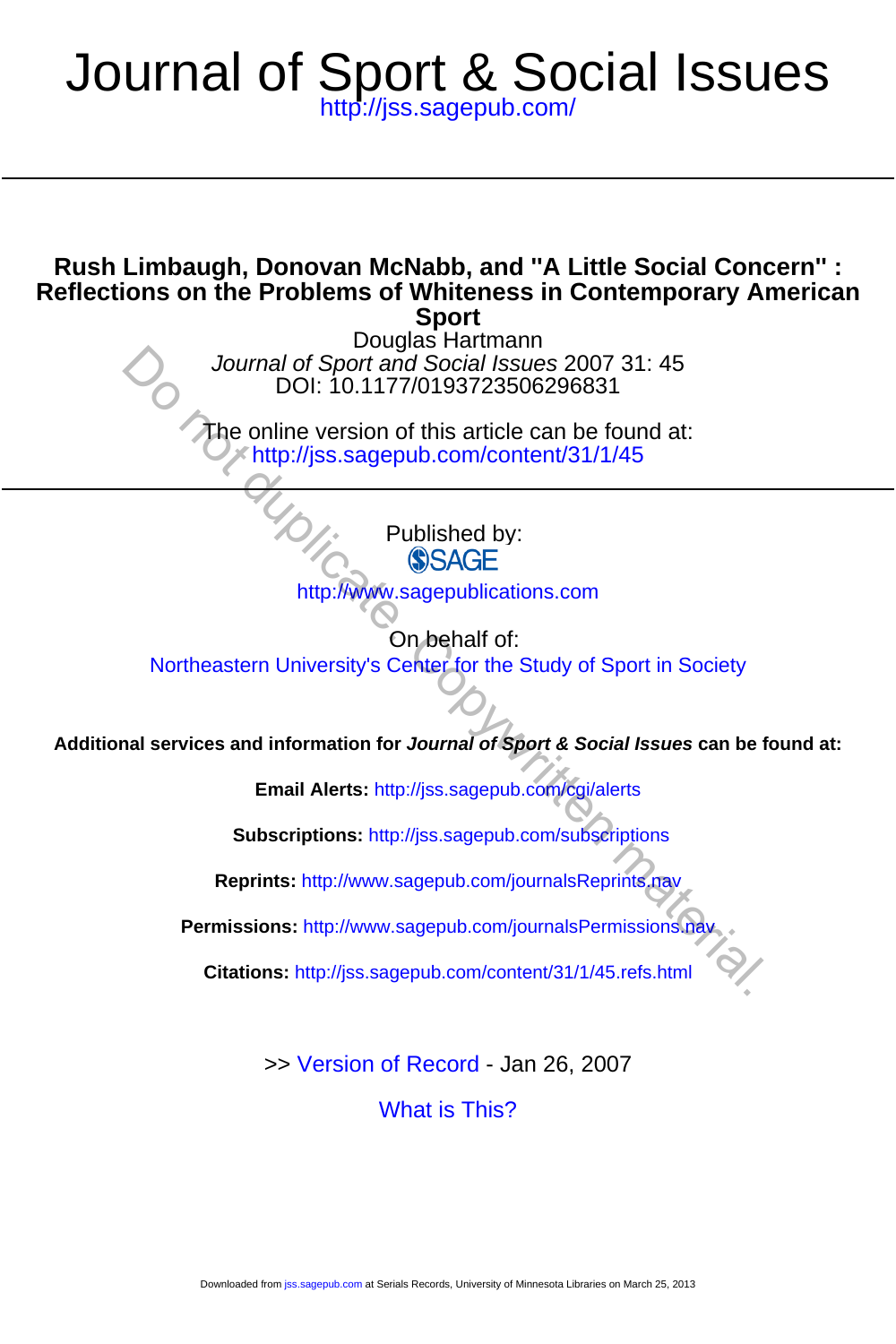**Journal of Sport & Social Issues** Volume 31 Number 1 February 2007 45-60 © 2007 Sage Publications 10.1177/0193723506296831 http://jss.sagepub.com hosted at http://online.sagepub.com

# **Rush Limbaugh, Donovan McNabb, and "A Little Social Concern"**

**Reflections on the Problems of Whiteness in Contemporary American Sport**

Douglas Hartmann *University of Minnesota*

This article offers an interpretative case study of the controversy that surrounded Rush Limbaugh's comments about Philadelphia Eagles quarterback Donovan McNabb near the beginning of the 2003 National Football League season. Informed by critical race theory, the analysis argues that Limbaugh's remarks were a textbook example of how the rhetoric of Whiteness operates to assert the cultural normativity of the dominant group and legitimate its privilege. That sport leaders and commentators roundly rejected Limbaugh's comments and pushed for his removal gives the impression that the sporting establishment was unusually progressive and enlightened on these issues. However, closer reading and basic content analysis suggests that the ideas mobilized to put Limbaugh in his place specifically those involving the supposed sanctity and colorblindness of sport—were in many ways complicit with Limbaugh's own White supremacy. Consideration of the market forces that allowed Limbaugh's hiring implicates sport even further. Lessons for Whiteness theory, White supremacy, and the relationships between them are discussed. **Doministan Solution Community Control Community (CONTR)**<br>This article offers an interpretative case study of the controversy that surrounded Rus<br>Limbaugh's commission Philadelphia Eagles quaretheak Donovan MeNabb near th

*Keywords: sport culture; Whiteness studies; colorblindness; critical race theory*

## **The Episode**

In the pantheon of incidents, issues, and individuals called to mind in the context of Whiteness and White supremacy in contemporary American sport, few are as widely recognized and seemingly apropos as the drama that involved Rush Limbaugh's comments involving Philadelphia Eagles quarterback Donovan McNabb early in the 2003 National Football League (NFL) season.

**Author's Note:** My thanks go to Richard King and his coeditors for their invitation to contribute to this special edition and for their helpful feedback and suggestions on my original proposal. Kyle Kusz's comments on a full draft of the article were exceptionally helpful. The original inspiration for this piece was generated in extended (and hopefully ongoing) conversations on Whiteness with Chip Gallagher. Scott Hvizdos and Tim Gustafson also helped get the ball rolling by forwarding various Internet commentaries and exchanges on the events in question, and Dave Roediger was a tangible and multifaceted role model. Molly Waters assisted in collecting and analyzing the media coverage and commentary, and her contributions are also gratefully acknowledged.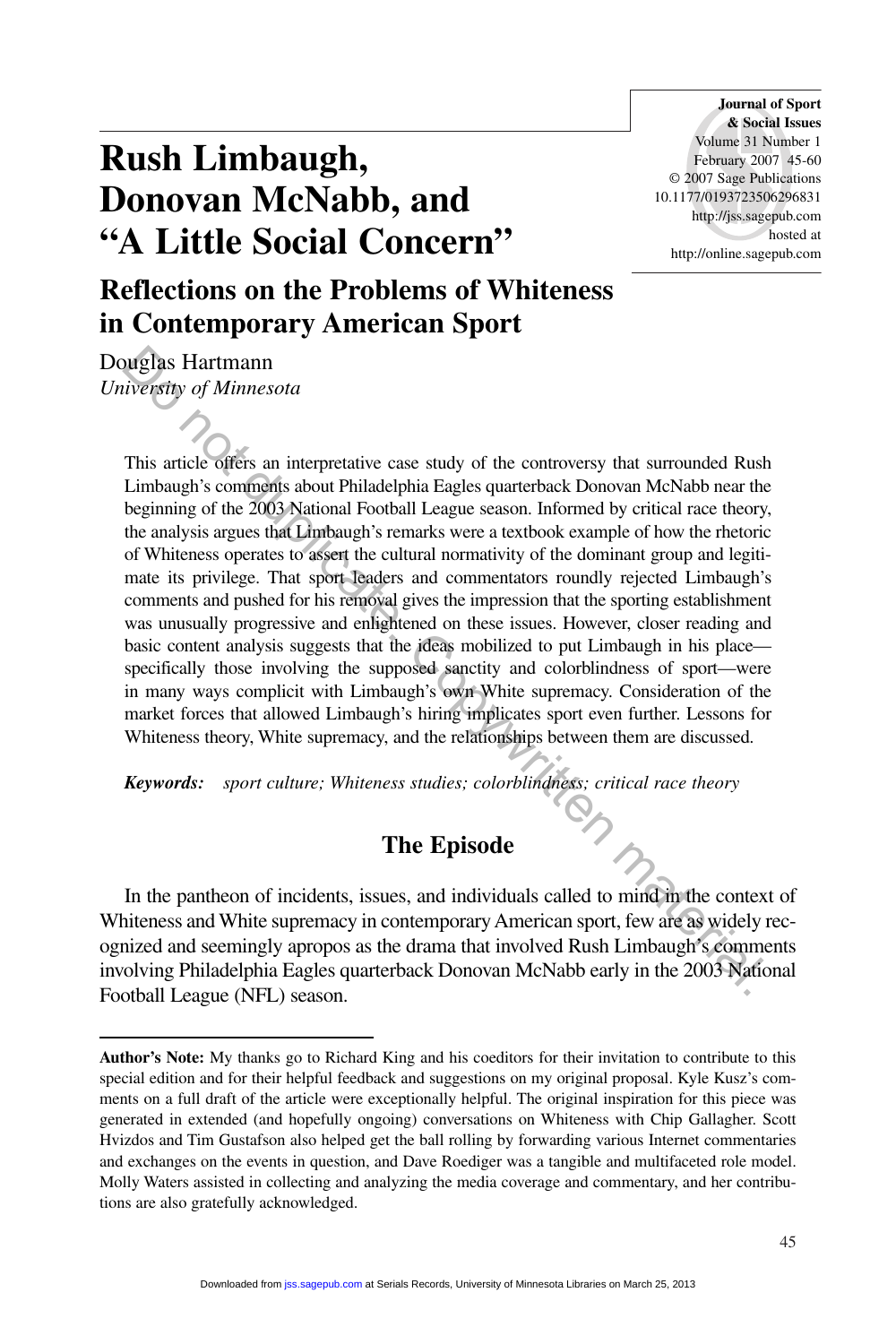On Sunday, September 28, 2003, just a few weeks into the conservative radio talk show host's new gig as a studio commentator on ESPN's *NFL Countdown*, Limbaugh offered this contribution to a panel discussion of the early season struggles of the Eagles and their quarterback:

Sorry to say this, I don't think he's been that good from the get-go.... What we have here is a little social concern in the NFL. The media has been very desirous that a Black quarterback can do well—Black coaches and Black quarterbacks doing well.... There's a little hope invested in McNabb, and he got credit for the performance of his team that he didn't deserve. The defense [has] carried this team.<sup>1</sup>

No one in the studio pushed Limbaugh to elaborate or defend his claims. However, when told of Limbaugh's comments, McNabb himself had this to say: "It's somewhat shocking to hear that on national TV from him. It's not something I can sit here and say won't bother me." The racial aspects of the criticisms were what bothered McNabb. "It's sad that you've got to go to skin color. I thought we were through with that whole deal." Later in the week, McNabb worried that Limbaugh's comments might discourage young African Americans from wanting to play quarterback, on the grounds that they might "be looked down upon because of the color of [their] skin."2

McNabb's response touched off a national firestorm of controversy and critical commentary. Many were quick to recall Limbaugh's past record of inflammatory racial remarks and anti-Black attitudes—"who cares about [African Americans]," he once famously said in what was perhaps the most widely cited quote, "they're only 12% of the population." The National Association for the Advancement of Colored People (NAACP) characterized Limbaugh's comments as "both bigoted and ignorant" and called for Limbaugh to be fired, or at least for the network to provide an opposing point of view. In the middle of the campaign for the Democratic presidential nomination, several candidates took up the mantle and vied for the most compelling sound bite: Wesley Clark characterized the remarks as "hateful and ignorant speech," Howard Dean called them "absurd and offensive," and the Reverend Al Sharpton announced that later in the week he would hold a news conference in front of ABC headquarters in New York where he would call for a national boycott of the network if Limbaugh wasn't released. (ABC and ESPN are corporate cousins, both owned by Walt Disney Company.) As these and other comments made their rounds, sports reporters, columnists, and other writers all across the country began to solicit comments and reactions from players and weigh in with their criticisms.<sup>3</sup> There's a little hope invested in McNabb, and he got credit for the performance of hiearat that he didn't deserve. The defense [has] carried this team.<sup>1</sup><br>one in the studio pushed Limbaugh to elaborate or defend his claim

Not even the NFL was happy about this publicity. Eagles owner Jeffrey Lurie characterized Limbaugh's remarks as "despicable" and spoke of the "institutional racism" of the network and its executives. And Joe Browne, the league's executive vice president of communications and public affairs, released an official statement that put the blame as much on the network as on Limbaugh himself: "Donovan's stature as a top quarterback reflects his performance on the field, not the desire of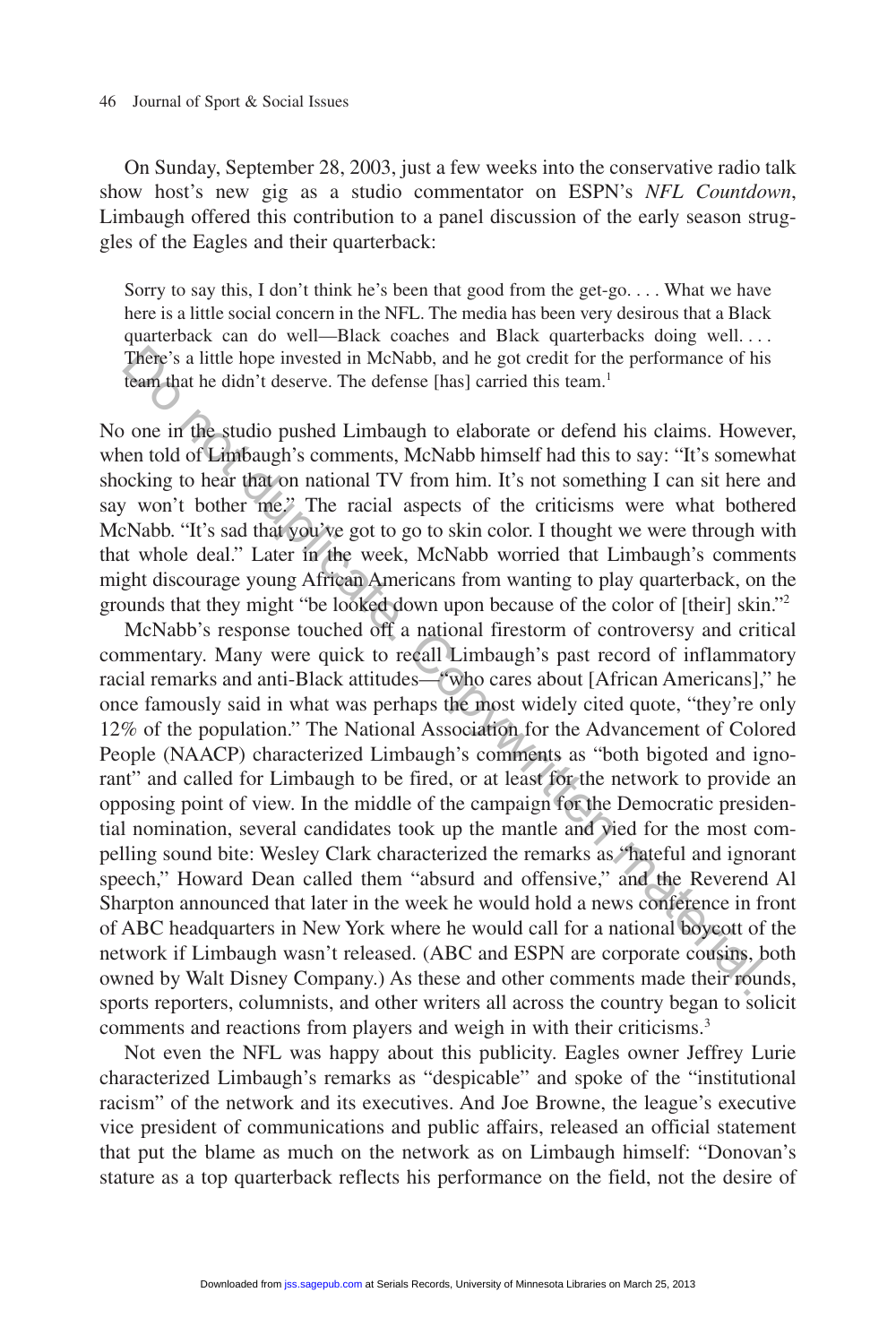the media.... ESPN knew what they were getting when they hired Rush Limbaugh. ESPN selects its on-air talent, not the NFL."4

Having already been barraged with thousands of negative e-mail messages on the matter,5 ESPN had to do something. They had *Countdown* anchor Chris Berman, whom the network described as a "self-described New England Democrat," hold a news conference. His main message was that he didn't think "Rush was malicious in intent or in tone." "As cut and dry as it seems in print," ESPN's star announcer explained, "I didn't think so when it went by my ears." Berman went on to say that the network was sorry to have upset McNabb "in the middle of his travails" and reiterated that he didn't think Limbaugh's comment "was meant the way it came out. I don't think that defines the way Rush feels about people." Limbaugh himself had a similar message on his nationally syndicated radio talk show on Wednesday. "My comments this past Sunday were directed at the media and were not racially motivated." "This is such a mountain out of a mole hill," he told his listeners. "There's no racism here. There's no racist intent whatsoever."6

But the damage was done. Behind-the-scenes talks between Limbaugh and ESPN about an exit strategy began on Wednesday morning, October 1. By the end of the day, Limbaugh had announced his resignation via his Web site. While still insisting that his comments were directed only at the media and not racially motivated, he acknowledged:

I offered an opinion . . . [which] has caused discomfort to the crew, which I regret. I love NFL Sunday Countdown and do not want to be a distraction to the great work done by all who work on it. Therefore, I have decided to resign.

ESPN and ABC sports president George Brodenheimer had this to say: "We accept his resignation and regret the circumstances surrounding this. We believe that he took the appropriate action to resolve this matter expeditiously."7 The following day (Thursday), in a previously scheduled appearance in front of the National Press Association, however, Limbaugh reiterated his previous claims and mused: "All of this has become the tempest that it is because I must have been right about something. If I wasn't right, there wouldn't be this cacophony of outrage that has sprung up in the sportswriter community." In fact, Limbaugh was quoted in *Newsweek* magazine as saying: "I know I'm right.... I'm not going to retract anything."<sup>8</sup> Example, 1 cannel was we were the wear of the product in the solution of the same in the middle of his travails" and redefinite the dight he didn't think Limbaugh's comment "was meant the way it came on the think that def

#### **The Working of Whiteness**

On initial reflection, the lessons of this incident for our understanding of the relations between sport and race in American culture appear to be fairly clear and straightforward—and, perhaps more importantly, make the sport community look enlightened and progressive. When a popular African American athlete objects to the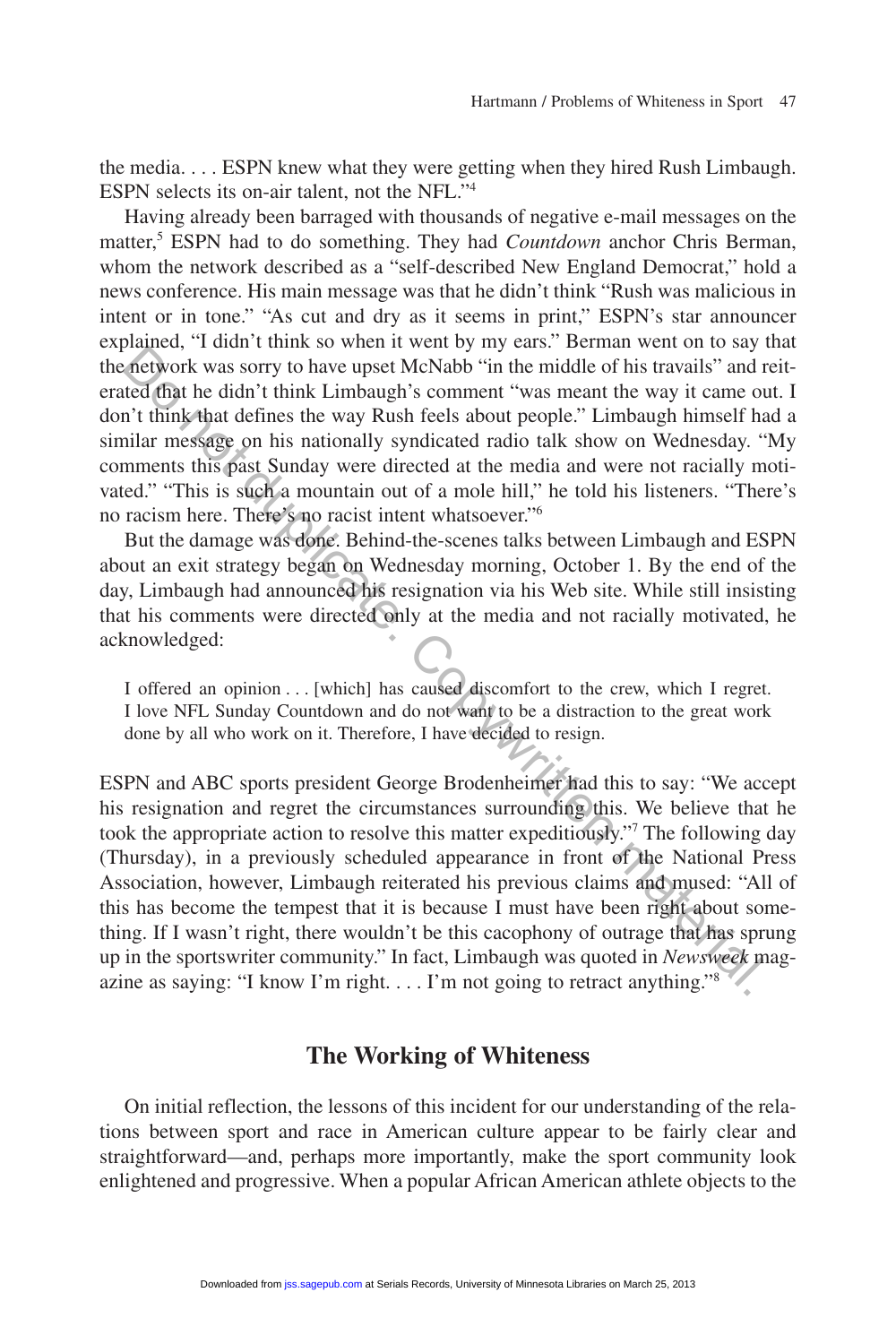racially inflammatory comments of a controversial political pundit turned sports analyst, the sports media and opinion makers rise to condemn the comments, the commentator, and his network as racist. In spite of the attempts of the offending parties to deny the racial intent of the remarks and downplay their anti-Black thrust, the opposition holds firm; in fact, public opinion in and around the sporting community hardens in support. The network is forced to take action and works out a deal where the commentator—albeit without repudiating his comments—resigns his post. Thus, the drama was quickly and decisively resolved in favor of what would seem to be the forces of racial progress.

The only real question, it would seem, is how the commentator (and his erstwhile network supporters) believed he could get away with insisting—repeatedly and with a straight face—that his remarks were neither racially motivated nor at all racist. And here, I believe, is the first lesson in how the erstwhile normativity of Whiteness typically operates to assert its authority and, by extension, to support and maintain White social supremacy.

Part of the explanation for Limbaugh's self-righteousness stems from the fact that his television commentary was not directed against McNabb personally. But Limbaugh also believed he was in the right. In the conservative pundit's worldview—which we must take seriously if we are to understand the cultural power of Whiteness and its relationship to structures of White supremacy—racial fairness is about treating individuals of all races exactly the same, judging each only on the basis of his or her merits and performances. Limbaugh believed his remarks about what he perceived to be the media's overly sympathetic assessment of McNabb were not only defensible but in fact virtuous—because they emanated from colorblind, individualistic values. Anything else, in this view, was actually its own version of racism, a classic case of reverse racism. Although Limbaugh did not use this phrase, there were those on his side who claimed that if racism was involved in this incident, it was in the denial of Limbaugh's right to criticize an African American if he believed the statistics and results warranted it.<sup>9</sup> Solution was equality universal and the set of excelsion and we set of the set of the set of the set of the set of the set of the set of the set of the set of the set of the set of the set of the set of the set of the set

Here it is important to point out that Limbaugh was not lacking for evidence in support of his claim that McNabb—one of the most popular figures in the league as judged by jersey sales and the popularity of his Chunky Soup commercials—was overrated. McNabb's early season performance had not only failed to live up to his previous All-Pro standards, but the Eagle's signal caller actually had the lowest statistical rating of any quarterback in the league over the first 2 weeks of the season. Limbaugh was hardly the first critic to point this out. McNabb had long been subject to criticism from his (notoriously fickle) hometown media, $^{10}$  and that fall I heard an eminent sociologist present a statistical analysis of the performance of NFL quarterbacks over several seasons that was unable to definitely reject Limbaugh's claims (Walker, 2003). Moreover, a recent sociological study (Buffington, 2005) found that the rise of Black quarterbacks in the NFL tends to be celebrated in the media as a positive development, and some economists claimed that television audiences increased significantly if at least one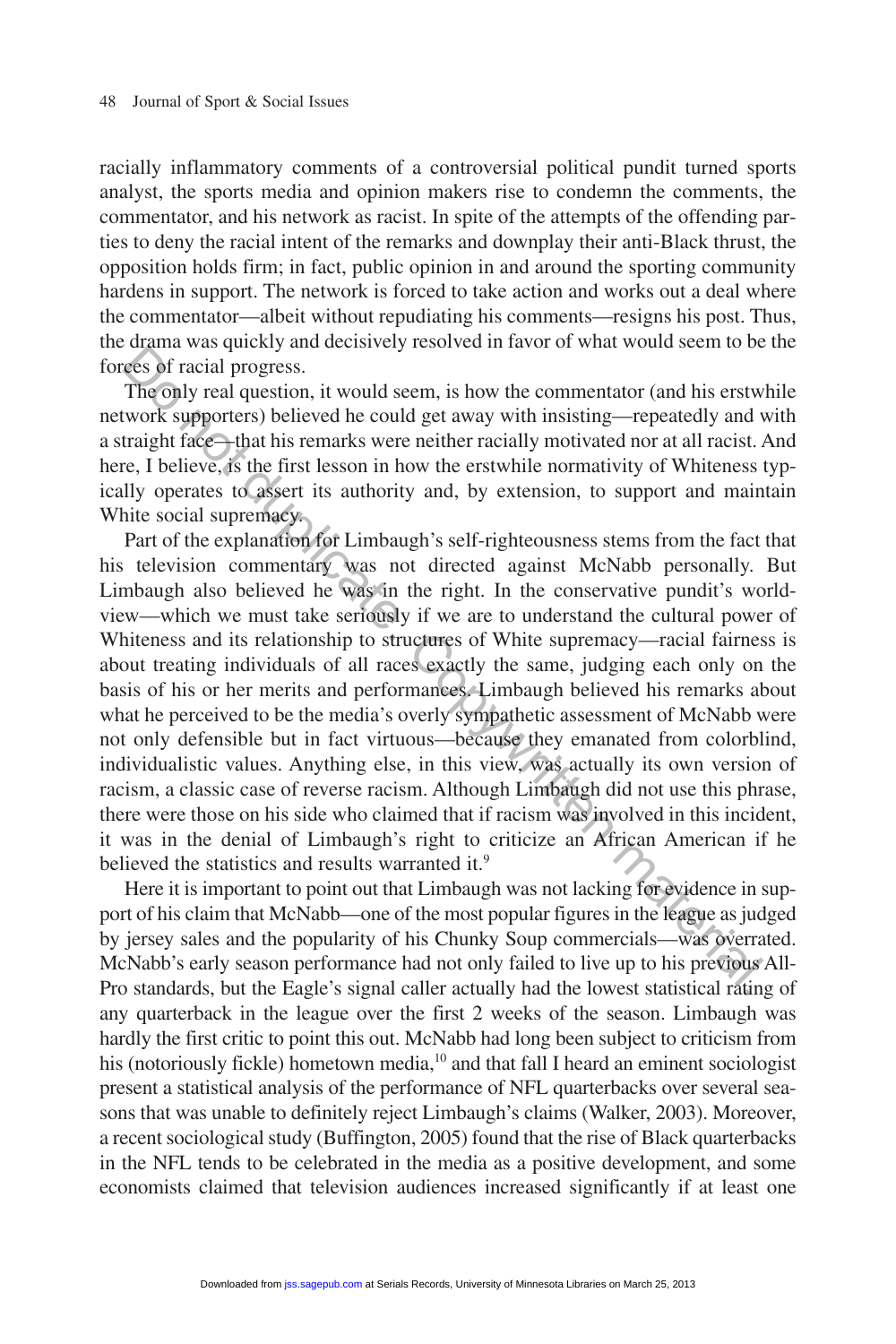team started a Black quarterback (Vigdor, 2003). Indeed, race-critical sport scholars have been talking for at least a decade about the inordinate popularity of superstar, African American athletes such as Michael Jordan, what Michael Eric Dyson (1993) called the "pedagogy of desire" (for a fuller treatment, see Hartmann, 2006).

For all of its supposed evidence and logic, however, the shortcomings of Limbaugh's colorblind appeal are both manifest and legion from a more critical, sociological perspective. Perhaps most obvious is the fundamental inability of an individualist, race-neutral perspective to grasp and grapple with persistent inequalities of race. A noble aspiration, colorblindness is far from an accurate description of the racial realities of the United States today—and this applies to sport as much as to society at large. Whether it involves stacking, differential treatment by coaches, management, league officials, or stereotypes in the media, sociological research has consistently demonstrated clear patterns of racial discrimination in sport (for a review, see Hartmann, 2000); and this is to say nothing of the disadvantaged social backgrounds and institutional barriers that many African American athletes have to overcome. Even the celebration of Black athletic success can take on troubling racial overtones and connotations. The same sport scholars who have detected a tendency to romanticize certain celebrity African American athletes have also documented that the media and American public turn on Black athletes quickly when shortcomings on or off the fields of competition are exposed (e.g., Cole & Andrews, 1996; Cole & Denny, 1994; see also Andrews, 1996). **Examples:** The final properator to gually hand properation, the final properation and properation and properation and this applies to sport as muclosciely at large. When the United States today—and this applies to sport

In the absence of interviews or other behind-the-scenes data, it is impossible to say for sure just how conscious and strategic Limbaugh's deployment of colorblind discourse and ideals was. But their impact on audiences and the general American public is well known among race scholars. Not only does colorblindness blind regular folks to existing racial injustices and inequalities, it can make it seem as if the existing racial status quo and White supremacy itself is acceptable. This legitimation function has led sociologist Eduardo Bonilla-Silva (2001; see also Bonilla-Silva & Forman, 2000) and others (Carr, 1997; Crenshaw, 1997) to argue that "colorblind racism" is the most pervasive and problematic racial discourse of the post-civil rights era.

And even if Limbaugh conceived of his initial remarks to be in defense of raceneutral values, this still begs the question of why he refused to explicitly defend his colorblind racial vision, instead hiding behind the claim that he was not talking about race at all. Even colorblindness, after all, is a vision of race and racial justice. The answer takes us deeper into the heart of Limbaugh's Whiteness. Beyond its colorblind individualism, Limbaugh's ideology and discourse were based in the comfortable assumption that his worldview and way of talking were simply true, so commonsensical and taken for granted that they didn't need to be articulated or elaborated, much less defended. Such an assumption is made possible, as critical Whiteness scholars have analyzed in some detail (cf. Goldberg, 1993), both because Whites occupy a dominant social position and because of the abstract, universalist conceptions of knowledge and subjectivity that are associated with their liberal individualism.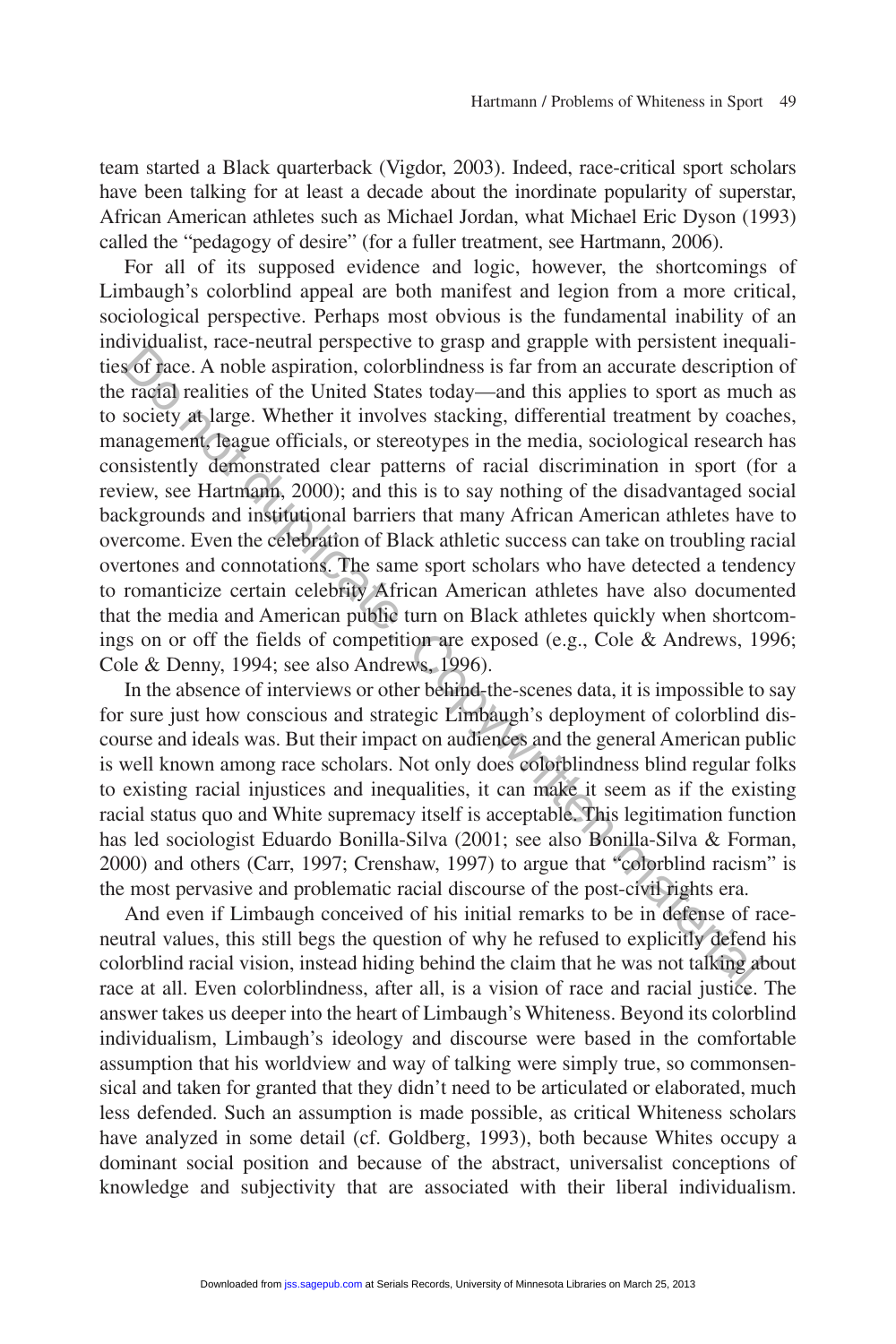Whiteness, in short, is a cultural vantage point so deeply privileged that it is able to disavow its own social location and cultural specificity. And it is precisely this normativity, this perceived universality and transcendence, that allowed Limbaugh, as Dave Roediger (2002) has commented on the pundit's ill-fated television show, to "walk the tightrope between the unspoken and the largely unspeakable" (p. 54).

Limbaugh's unacknowledged White normativity had additional social functions as well. Most basic, they placed the seemingly objective, disinterested White commentator in the position of being the ultimate arbiter of Black America. Limbaugh's comments not only put McNabb in his place (and conveniently forgot McNabb's previous seasons of earned merit on the gridiron), they resonated with the sense of victimization, outrage, resentment, and resurgent—if misplaced—pride of White racial projects. Whether intended or not, they reflected and reinforced a subtler, more entrenched resentment about the successes of African Americans both in sport and society in general. This is, of course, a difficult point to prove conclusively, but perhaps a counterexample will provide some empirical ballast. I am thinking here of Brett Favre, the much-celebrated quarterback of the Green Bay Packers. In recent years, Favre's performance decline has been both more obvious and precipitous than McNabb's was then or now. Yet Favre—who has refused to retire or have his playing time reduced (and this is not even to get into his one-time addiction to painkillers)—has not only escaped substantial or sustained criticism, he has actually been mythologized by the league and the media for his grit and determination. Furthermore, when the subject of retirement is brought up by disgruntled fans or commentators, Favre's desire to continue playing is defended on the grounds that he has "earned the right" to decide for himself by virtue of his previous accomplishments, which include leading the Packers to two Super Bowls in the 1990s. I do not know what Limbaugh thinks of Favre, but clearly he did not extend such an allowance for past performance to McNabb.<sup>11</sup> In any case, the more general point is that Limbaugh's Whiteness not only denied its own cultural biases and social location, it served to assert White privilege and dominance over African Americans—even in an arena where African Americans have made tremendous progress and enjoy a high degree of power and influence. mentally been produced control of the dumentary control and the method of the product of the product of the expected on the grid only put McNabb in his place (and conveniently forgot McNabb's previous of earned merit on t

#### **Some Questions About Whiteness and the World of Sport**

Of course, the real question for this analysis is whether the leaders and opinion makers of the sporting establishment realized and repudiated Limbaugh's Whiteness and its associated supremacist functions as might be inferred from the eventual and seemingly decisive resolution of the controversy he provoked. Several questions and factors complicate such a straightforward, heart-warming rendering of the sports community as a critic of Whiteness and its privileges.

For one thing, Limbaugh's rebuke did not come immediately. Not only did Limbaugh's in-studio colleagues—African American analysts Michael Irvin and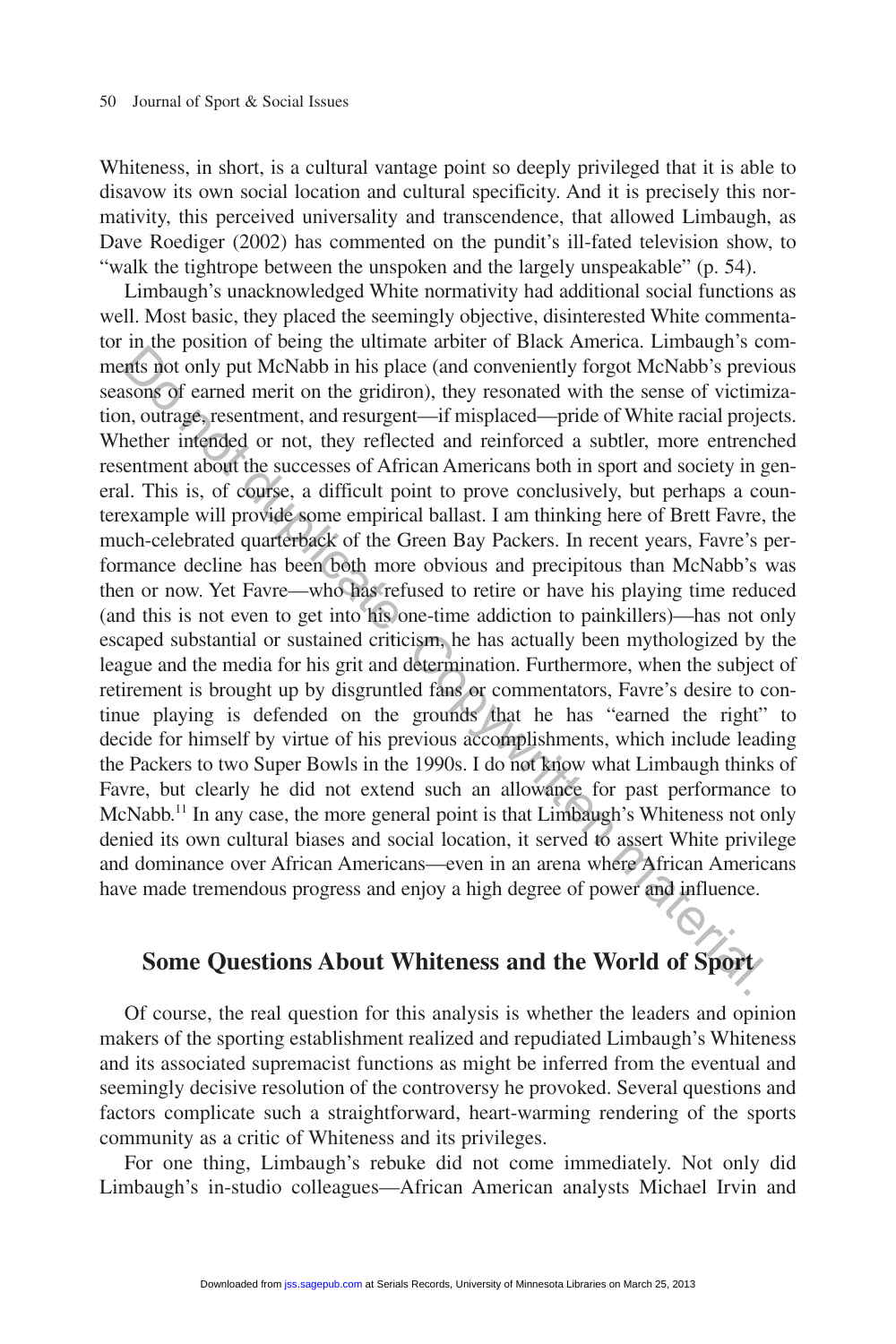Tom Jackson among them—fail to register an on-air complaint, the national media didn't pick up the story until prompted by McNabb's observations and complaints. A LexisNexis search reveals that the articles and commentaries in the 2 days after Limbaugh's initial comments could be counted on one hand. The full barrage of public commentary and criticism didn't come until the end of the week (32 articles on Thursday, 48 on Friday), after Limbaugh had already resigned his position. If the sports world—or at least the NFL and its reporters and commentators—was (or is) so racially attuned and committed, why the hesitation?

And then there is the question of why Limbaugh—with his history of inflammatory racial opinions and remarks—was hired by ESPN in the first place. The *New York Times* was obsessed with "unanswered questions" how much network executives knew about Limbaugh's "record of racial commentary" when he was brought on. But the real mystery is how the network could have failed to consider the racial views of the most popular and controversial talk show host in the nation. The explicit justification provided by ESPN for the hiring was that Limbaugh was brought in to be "the voice of the fan," the regular guy, the six-pack Joe—much as ABC had said of the hiring of Dennis Miller for *Monday Night Football* 2 years previously (a position for which Limbaugh himself had famously interviewed and campaigned).<sup>12</sup> This blatant disregard for the African American football fan may not constitute blatant, out-andout racism (as Kimberle Crenshaw, 2003, charged); however, one must acknowledge that casting Limbaugh as the "everyman" of American sports fans clearly normalized and naturalized the Whiteness of the league's fan base and its cultural commonsense. **Example 1.1** and the communicative, why consisted the matter of the matter of the same of the matter power of the matter please. The *New* Prefile options and remarks—was hired by ESPN in the first place. The *New* Prese

A third point has to do with the blunt label and accusations of racism leveraged against Limbaugh—a framing, not incidentally, that seems to have become story line for the incident in the collective memory of the sporting establishment.<sup>13</sup> Let me preface this point by reiterating that there is no doubt in my mind that Limbaugh's comments—which emanate from a normative position designed to privilege Whiteness, keep African Americans in their place, and maintain and legitimate the broader racial status quo—were racist in their social function if not their actual intent. In this respect, the sporting establishment got it right in castigating Limbaugh. However, in terms of their expressed rhetoric and underlying ideology, I think things are a bit more complicated. There are two reasons for this. One is that if Limbaugh's comments were indeed ideologically racist, it is a brand of racism that went well beyond the usual individualist, anti-Black sentiments of traditional, referential definitions of racism. Connected with this, branding Limbaugh (or anyone else, for that matter) as racist made it far too easy for the sporting establishment to absolve itself of the troubles and complications of race—much as the disavowal of the Holocaust allowed Europe to wash its hands of the other stains of race throughout the second half of the 20th century.

So the question now becomes twofold: (a) What, precisely, did the sporting establishment see as problematic about Limbaugh's comments? (b) And what does this tell us about the relationships among race, racism, Whiteness, and White supremacy in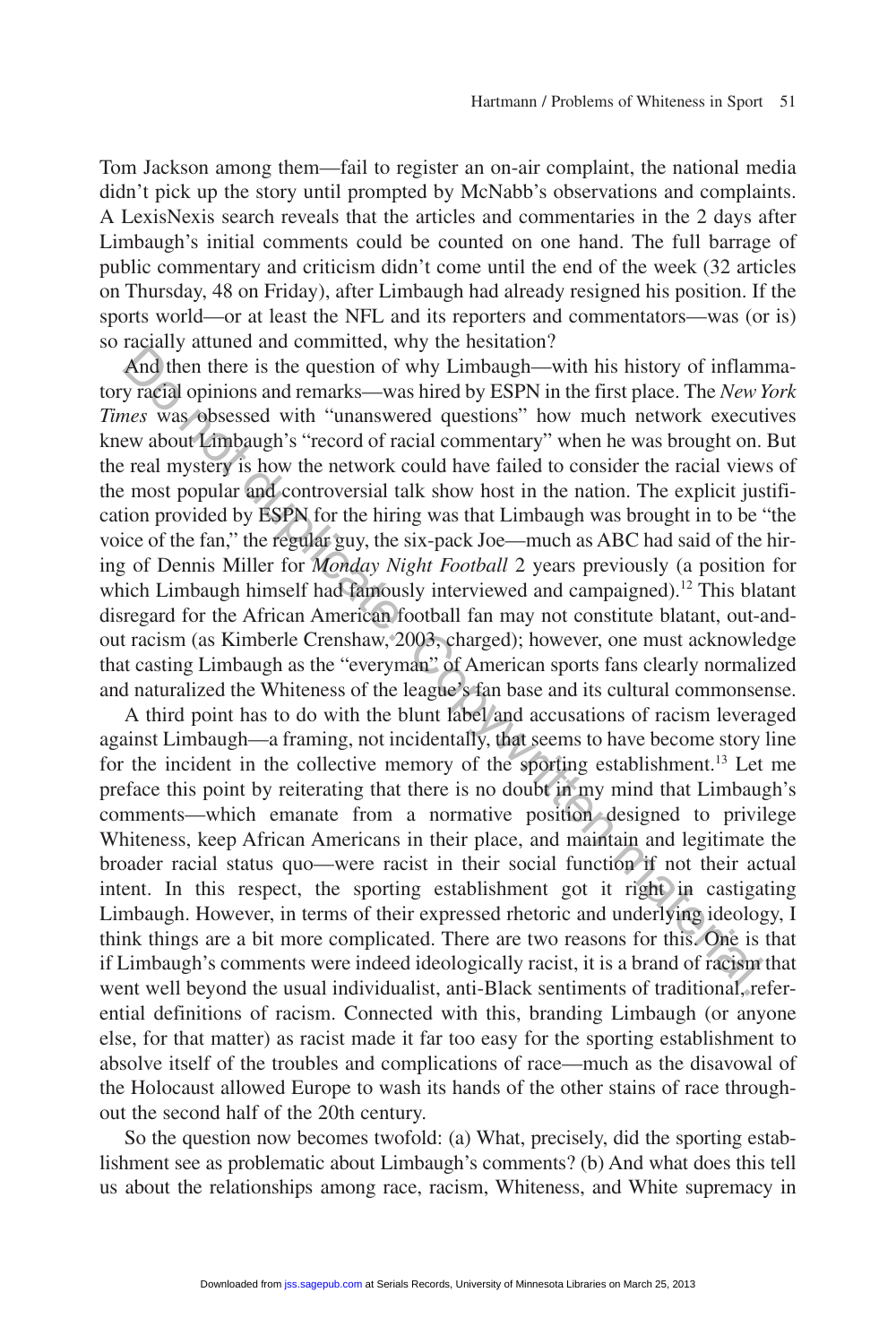contemporary American sport? To address these questions, I conducted a close reading and basic content analysis of the 44 commentaries preserved in the LexisNexis database on the episode written in the week immediately following Limbaugh's comments. I will turn to that analysis now. What is at stake here is less a matter of being politically correct (once again, in terms of a progressive racial politics, the sporting establishment was clearly on the right side in opposing Limbaugh) than it is of a proper understanding of the subtle and complicated ways in which race and Whiteness are implicated in the culture and practices of the American sporting establishment if not American society more generally.

### **The Perceived Problems With Limbaugh and the Problems With Those Perceptions**

The first and most obvious objection I anticipated, given the initial sound bites, was sportswriters and columnists who described Limbaugh and his comments as racist. And indeed there were some who took this line. One of them was Bob Raismann of the (New York) *Daily News*, who called Limbaugh, among other things, a "two-bit bigot." "Strip away all of Limbaugh's media mumbo-jumbo," Raismann insisted, "and what you have is someone who believes McNabb is an inadequate quarterback because he is black."14 However, there were far fewer of this sort of accusation than might have expected. Only 6 of the 44 commentaries in the sample explicitly condemned Limbaugh for being racist, and 3 of these references came from columns penned by the *Daily News*'s Raismann. **EXERCT:**<br> **EXERCT:** The density more generally.<br> **EXERCT:** The first and provides of the Findeless of the Findeless of the initial sound by<br> **EXERCT: Problems With Those Perceptions**<br>
The first and not objection I anti

The limited accusations of racism could have resulted from the fact that the sporting establishment did indeed possess a subtle, sophisticated understanding and critique of race and racism and Limbaugh's self-satisfied Whiteness. One might infer this, for example, from Lurie's somewhat cryptic mention of institutional racism or from the tantalizing, much-quoted comment offered by Eagles defensive end N. D. Kalu: "He speaks well. He's well-read. But he's an idiot. That's dangerous."15 Somewhat in this vein, Thomas George, writing in the *New York Times*, used the incident to highlight ongoing racism in the league. "Among the black quarterbacks and the three black head coaches on the 32 NFL teams," George reported, "there is a definitive feeling that they are on shorter leashes than their white counterparts. For every push from the news media, they say, there is a blistering pull."16 But very few writers went this route. Rather than delving into the subtleties and complexities of Limbaugh's White normative appeal and its perpetuation of White privilege, in fact, most critics had very little at all to say about race.

The most basic, nonracialist criticism was that Limbaugh was a sports novice who had no place commenting on football in the first place. At least a half dozen columnists made this problem their central theme, and many others made mention of it, often quoting Washington linebacker LaVar Arrington: "Who is Rush Limbaugh to make a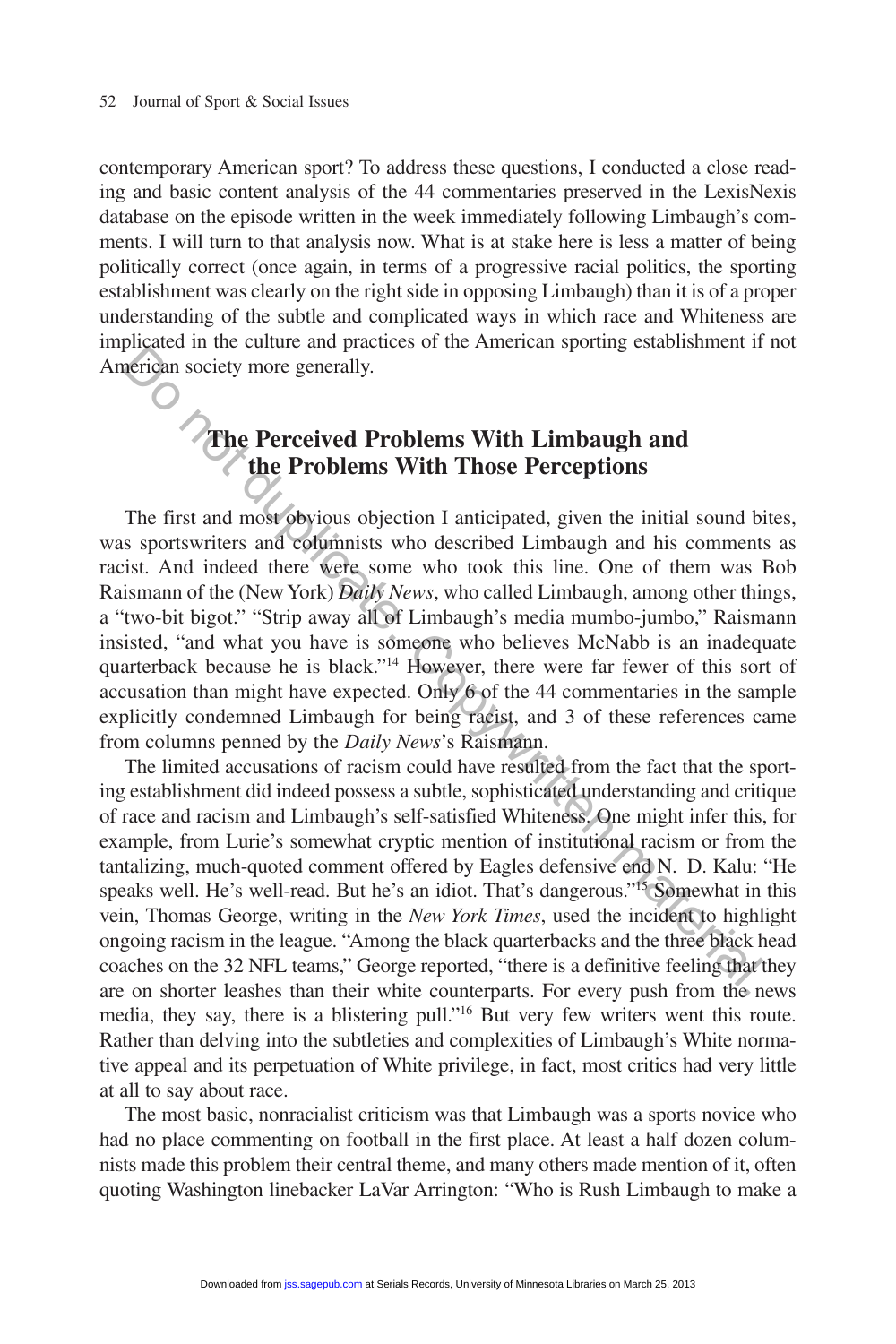statement like that? He needs to stay in his area of expertise because he's out of it right now."17

One of the broader points for those who saw Limbaugh as somehow out of his element was that the sports world was simply not the proper place for Limbaugh's brand of commentary, that Limbaugh and his views were "too controversial" for the arena of sports. A half-dozen writers made this their primary thesis. Here, the point had less to do with Limbaugh's sports expertise (or lack thereof) and more to do with the fact that he was raising so-called controversial issues in an arena that many considered somehow special or sacred, above politics, either because it was a sacred cultural space or because it was an arena for entertainment pure and simple. It was the latter point that was made by a sportswriter out of West Virginia named Jason Martin:

That's why many skip to the sports page—to avoid the mindless jibber-jabber of political positioning and redundant self-promotion that plagues most of the rest of the article's sections.18

Although there is nothing inherently objectionable about either of these responses, there is certainly nothing particularly progressive or inspiring about them in racial terms. Even worse, in advocating for an uncontroversial, apolitical sports world, these sport-as-somehow-special critics actually let Limbaugh and his racial opinions off the hook. Martin, it is worth noting, was as frustrated with the demands for Limbaugh's dismissal as he was with Limbaugh's initial comments because the whole controversy, for him, had nothing to do with sports. The ultimate function of positing the world of sport as off-limits to any nonsport issue that might be considered controversial is that sport is rendered an irrelevant, if not essentially conservative social institution—one that turns a blind eye to the social status quo, racial or otherwise. In terms of its social effects, the outcome is little different from Limbaugh's privileged, colorblind complacency. It is the kind of agnostic, apolitical vision that is most easily accepted by those who are privileged and empowered to begin with. we massing so cunter outroms is so seen in mean time that miny considers of weightlics pitched sole and production small of the consistent material. That's why many skip to the sports represent pure and simple. It was the

The fourth and most popular criticism of Limbaugh—expressed by slightly more than half of the commentaries in the sample (23 of 44)—appears a good deal more engaged and progressive, and is both revealing and dangerous precisely because of that. Somewhat like the previous set of responses, this group held that Limbaugh shouldn't have brought race explicitly into the sacrosanct world of sports. But these critics did not justify their claim on the grounds that sport was apolitical or somehow off-limits to nonsport controversy but rather on the grounds that there wasn't any racism in sports in the first place. More than this, they argued, sport was a paragon and model for appropriate race relations. Thomas Boswell, writing in the *Washington Post*, was one of these critics. Boswell began his condemnation of Limbaugh by saying that the race of quarterbacks was "a dead horse, a forgotten issue" in the NFL, but it was the higher ideals of the league and sport more generally that he felt Limbaugh had really violated: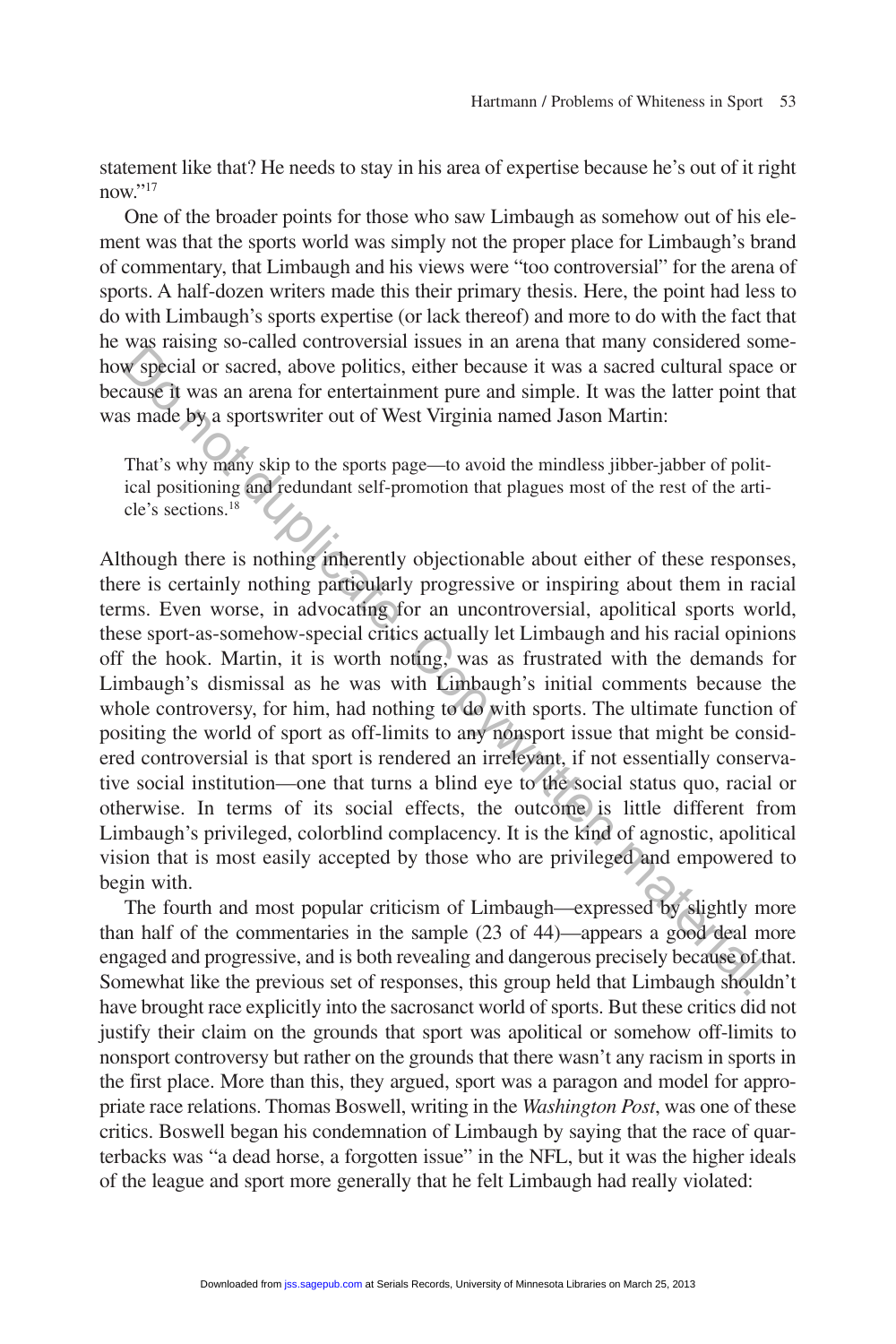Despite its violence, the NFL does possess a purity. Merit is honored. Race, religion, and origin are, largely, ignored. Best of all, like sports in general, every premise is measured against reality, not molded to ideology. On days like this, as Limbaugh leaves us, that sounds mighty pure.<sup>19</sup>

Eagles defensive tackle Corey Simon supplied one of the favorite quotations to this effect:

The athletic arena is the one thing that unites us. It takes away racial and religious affiliation. To bring this guy out of the political arena to the purity of football I think is uncalled for. . . . It kind of sickens you.20

It almost goes without saying that this idealization of sport as Mecca of racial purity and justice presents a serious impediment for grasping the persistent problems of race and racism in sport and in sport's relation to racial formations in society at large. But what is more troubling about this belief in the racial sanctity of sport, at least in the context of this case study, is that it is based on a colorblind, individualist set of ideals not so different from some of Limbaugh's own. For these critics, Limbaugh's central offense was not his racism. It was not his political posturing or his lack of football acumen or even his underlying White normative vision and privilege. Limbaugh's real offense was violating sport's colorblind, race-neutral language and discourse, exposing for all the world to see and in fact have to discuss the realities of race in operation in the NFL, especially at the skill position of the quarterback. He violated the colorblind code that says you can't call attention to race openly and explicitly, even when it is right there in front of you. The valibitic arena is the one thing that unites us. It takes away racial and religious affiliand, To bring this guy out of the political arena to the purity of football 1 think is uncilled for.... It kind of sickens you.

This colorblindness runs deep in American sports culture. Although a full treatment of the point is well beyond the confines of this analysis, it is instructive to note that such an individualist, meritocratic ethos was even apparent in McNabb's initial comments to the media ("I thought we were through with all of that") and at the core of his subsequent clarifications and discussions.

I'm a football player and that was my dream. My dream was to play pro football in the NFL . . . [and] to become a great human being, a person that people can rely on and trust and a good football player.

He also noted he wanted people to "see him as a quarterback not a black quarterback."21 McNabb's reaction and attitude, according to *Monday Night Football*'s Al Michaels, "spoke volumes about the kind of guy he is" and was obviously a big part of the quarterback's popularity and appeal.<sup>22</sup> The only difference between Limbaugh and the sporting establishment on this front is that Limbaugh believed these ideals were being violated by the media, whereas his critics believed they were being upheld.

I have already suggested the sociological shortcomings of colorblind discourse and rhetoric in previous sections. Here, I want to make a couple of additional points.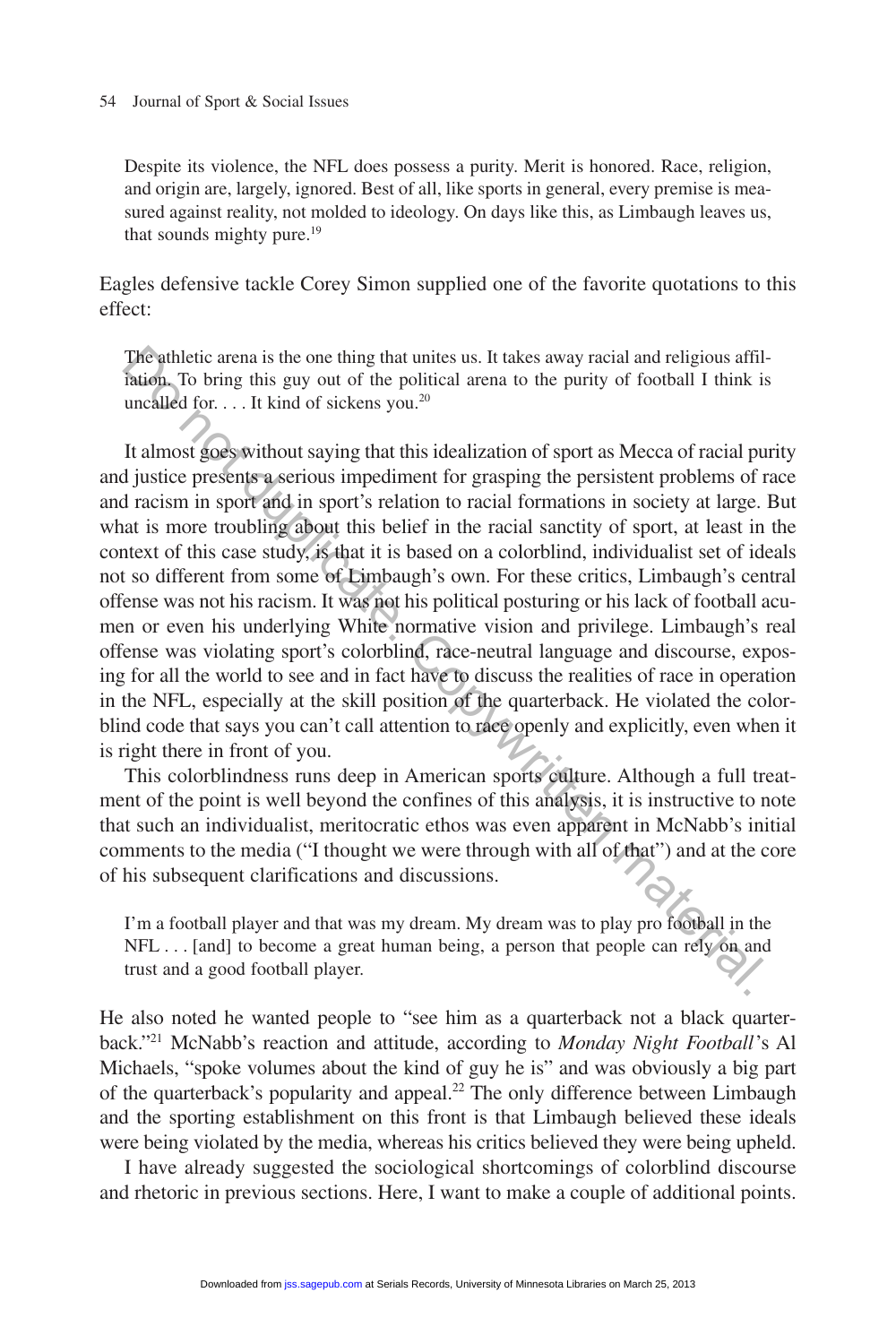First is how this avowed race neutrality stands in contrast to the way in which the NFL and its media partners regularly celebrate African American stars such as McNabb and construct narratives of racial uplift and progress around them. Though often conveyed through cultural codes that have their own dangers and abuses (Wheelock & Hartmann, in press), there is nothing, in my view, necessarily wrong with this practice. In fact, I think even subtle narratives of progress can serve a useful, even progressive role in reminding White audiences of ongoing struggles for racial justice. However, it is clearly not consistent with a strict, literal interpretation of colorblind ideals. This brings me to what I believe is one of the real ironies or perhaps tragedies of the entire Limbaugh-McNabb affair: There should have been nothing for liberals in the sporting establishment who were active supporters of McNabb and other Black quarterbacks to be ashamed about. In a society marked by historical and persistent inequalities, the defense of McNabb could well have been seen as a very good, very progressive thing. Indeed, meaningful racial resistance and change requires some degree of this kind of color consciousness and political commitment. Yet the liberal colorblind ideology made the leaders and opinion makers of the sporting establishment—even by those who may have been championing the position for progressive reasons—embarrassed unable to maintain and defend the courage of their political passion and personal commitment.

Making the absence of a meaningful politics of racial resistance in sport all the more problematic is how colorblind idealism can work in tandem with the views that sport should not deal with issues that are controversial or with issues not bearing directly on the world of sport. Together, as I put it in my study of the 1968 African American Olympic protest movement (Hartmann, 2003, chap. 3), this combination of ideals about sport being both racially progressive and yet somehow above or beyond the complexities of everyday politics and social life allows sports elites and sports fans to have their cake and eat it too—to believe that sports is at once a paragon of racial virtue and simultaneously never be required to take a stand on any potentially progressive issues or incidents. The net result is that the ideologies and discourses of the sports world cause its adherents to misunderstand the problems of race in the United States and, even worse, to accept and endorse the legitimacy of the racial status quo and its associated White dominance. And in all of this, the most disturbing discovery is how much the critics who rejected Limbaugh actually had in common with his ideology and discourse. and patient in the second of spot in the consolination was the spin material and patient in the second words of the entire profer for this brings me to what I believe is one of the real ironics or stragedies of the entire

#### **Discussion and Conclusion: Ideologies, Inequalities, and Institutional Practices**

In a rightfully cautious commentary on the rise of Whiteness studies among sport scholars, C. Richard King (2005) argues that the focus of analytic work should not be on the concept of Whiteness per se but rather on White supremacy as a structural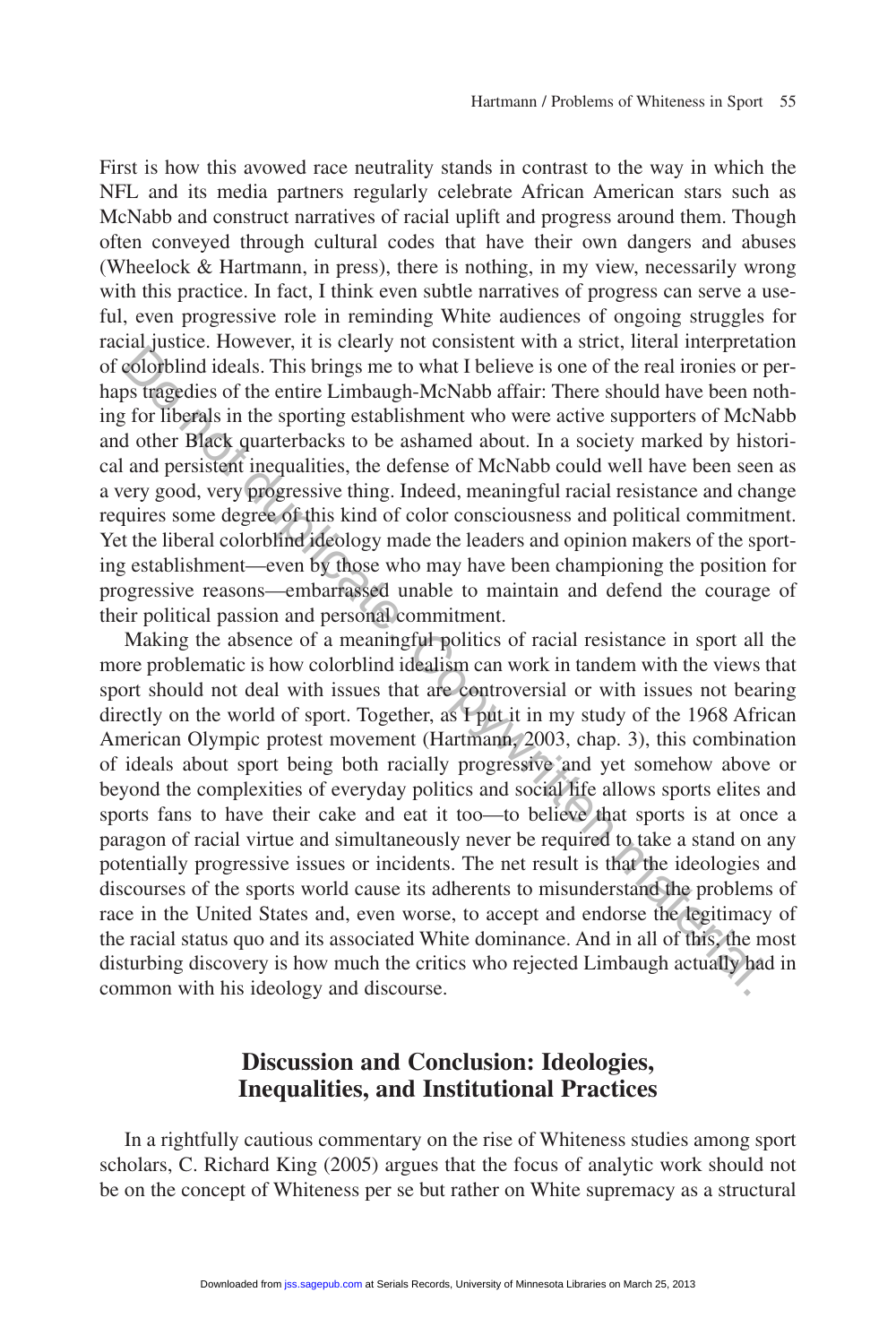problem. The proper object of study for Whiteness scholars, in other words, should be "the attitudes, ideologies and policies associated with the rise of blatant forms of White or European domination over non-white populations" (p. 401, quoted in Fredrickson, 1981).

I agree with King's point—that the ultimate focus and payoff in studying Whiteness should not be on the structure and meaning of White culture and identity but rather on how Whiteness, a whole set of ideologies, discourses, and identities, serves to produce and perpetuate existing racial hierarchies and White domination more specifically. It is, in other words, the relationship between White cultural forms and the social structures of White privilege and power that is most important to analyze and dissect, the proper project of critical Whiteness studies (for a recent review and commentary, see Roediger, 2006). However, I have a bit of trouble with King's further suggestion that White supremacy is "self-conscious" as well as systemic (p. 402). In my view, the whole idea of Whiteness as an analytical category is to focus attention on ideas, ideals, ideologies, and discourses that are not fully understood by their advocates and adherents and that, in their unthinking embrace, serve to mystify, misconstrue, and accept the realities of race in the U.S. Whiteness, in this sense, is less an identity than the absence of identity (see Doane, 1997; Lewis, 2004) and more accurately conceived as an ideology and discourse—or set of ideologies and discourses—that limit and constrain consciousness, that get in the way of a fuller understanding and a more progressive vision of racial justice and change. The essence of critical Whiteness studies is to grasp the power of these taken-for-granted, commonsensical ideologies and discourses, to understand how these ways of thinking and talking serve to perpetuate the unequal and unjust social hierarchies of race in the United States through processes—of both mystification and legitimation neither grasped nor intended by the actors themselves.23 For the potation of the present and respective that interacts and virtue cominal<br>experimentations of the specifically. It is, in other words, the relationship between White cultural fo<br>the specifically. It is, in other wo

The most basic purpose of focusing on media responses and public reactions to Rush Limbaugh's racially charged comments has been to illustrate this point—to show how deeply engrained and largely unrealized the discourses and ideologies that perpetuate White cultural power and social privilege are in the American sporting establishment and its attendant media. And my broader ambition has been to demonstrate and explore some of the specific ways in which the American sports world both complies with and advances the cultural formations of Whiteness. Based on both critical theory and the empirical data of this case, I have argued that the unique power and analytical problematic of Whiteness in the context of American athletics derive from two key features: its complicity with sport's colorblind ideals and discourse and the belief or claim that sport is somehow a sacred or special cultural space. Moreover, I have suggested that taken together these beliefs and ideologies constitute the crucial, consequential paradox of sport's social power as it pertains to race: It is a cultural arena that can be taken seriously and highly valued even as it is dismissed as trivial and unimportant.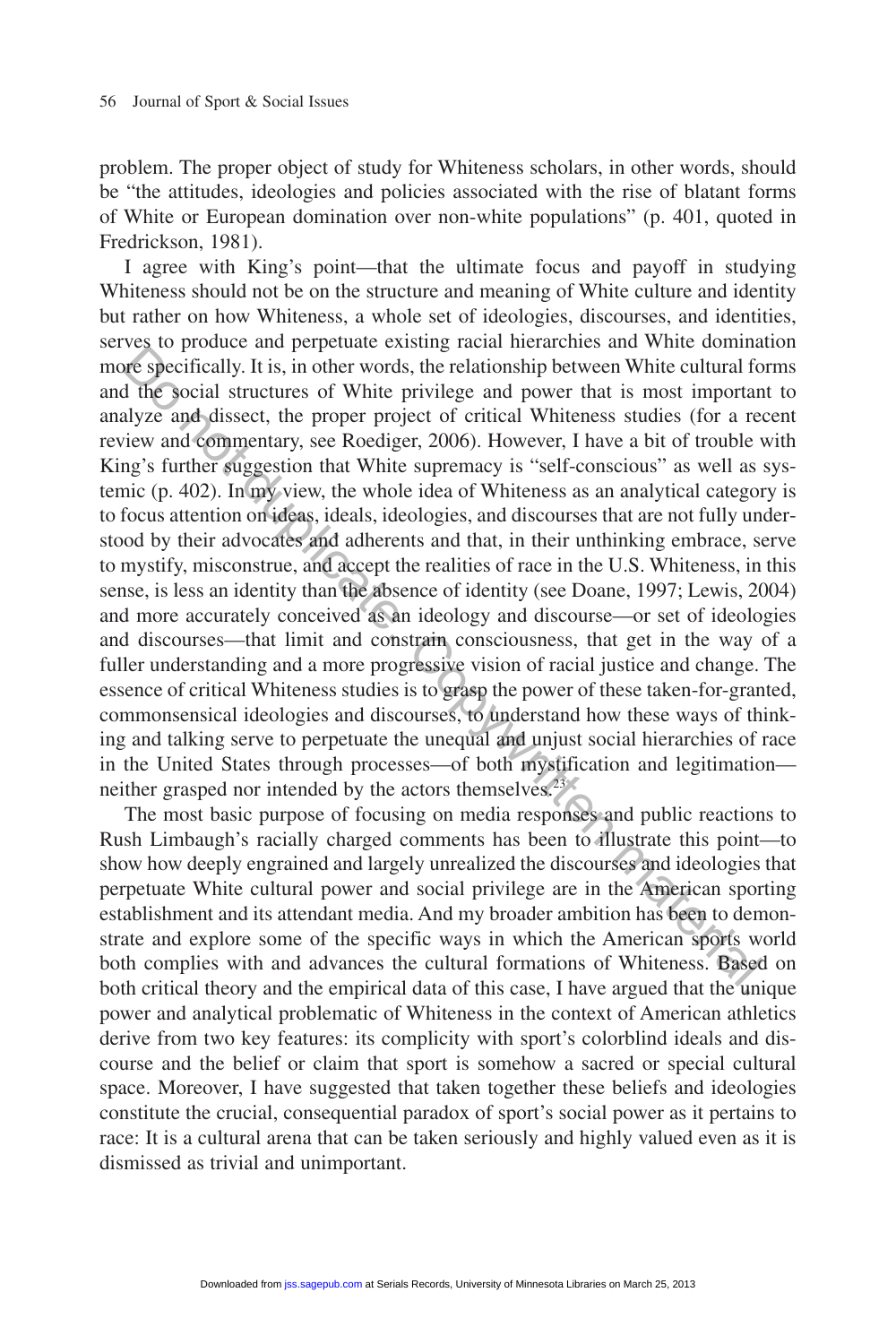But I have still only scratched the surface of the problem of Whiteness and its relation to the world of American sport. Whiteness is far more fluid and multifaceted than this particular case reveals (cf. Kusz, in press). And, as George Lipsitz (1998) writes in his seminal *Possessive Investment in Whiteness*, "whiteness never works in isolation; it functions as part of a broader dynamic grid created through intersections of race, class, gender and sexuality" (p. 72). For reasons that should by now be obvious, sport scholars have focused on the ideological and identity aspects of the categories Lipsitz highlights (for a discussion and examples, see McDonald, 2005). And where I believe there are real contributions left to be made is in the institutional realm—the social structures and organizational arrangements that White ideologies and identities take shape in and help to reproduce. And no institution is more important and pervasive in this respect that the market-based economy of the American sporting scene. I am thinking here of the institutional practices and cultural assumptions about a sporting world driven and sustained by a for-profit, capitalist ethos.

Explicating the connections among Whiteness, White supremacy, and marketobsessed sporting establishment obviously requires far more time and space than is possible in the conclusion of a case-based analysis like this one. But let me illustrate by reminding ourselves of why ESPN hired Rush Limbaugh—whose only meaningful experience in the world of sport was a once-upon-a-time stint as the PR man for the Kansas City Royals—in the first place.24 The racial and political dynamics may have been complicated, but the bottom line was not. The rationale was entirely economic. ESPN believed that Limbaugh would generate interest and intrigue and thus increase market share of their studio show. Many critics of Limbaugh's comments about McNabb immediately pointed this out. In the NAACP's initial statement on the matter, in fact, Kweisi Mfume speculated the whole thing was a publicity ploy. "It is appalling that ESPN has to go to this extent to try to increase viewership."25 The *Daily News*'s Raismann predicted that ESPN would not only refuse to fire Limbaugh but would likely give him a raise because of how all of the controversy and attention was almost sure to promote the ratings boost the network was looking for in bringing in Limbaugh.26 The sports economist Jacob Vigdor (2003) went so far as to suggest that if the NFL was promoting African American quarterbacks such as McNabb, it was not for high-minded, liberal principles but for base economic motives: Teams with starting Black quarterbacks, according to his analysis of television ratings, actually outperformed White quarterbacks in terms of audience viewership and fan interest. Even many to the studies and evaluated the material. Footh is the distinguist of the Telection in the studies take shape in and help to reproduce. And no institution is more impled if denoting is also that white ideologic

What stands out about these and other references to Limbaugh's market appeal is how deeply taken for granted or matter of fact all interested parties were about the profit motive. The need to increase market share and make as much money as possible is simply not something that anyone felt could be challenged or changed. This is not to suggest that the profit motive is the only interest organizing the production and promotion of NFL football—if nothing else, the Limbaugh-McNabb incident illustrates that there are limits even to this. But economic gain is clearly pervasive and,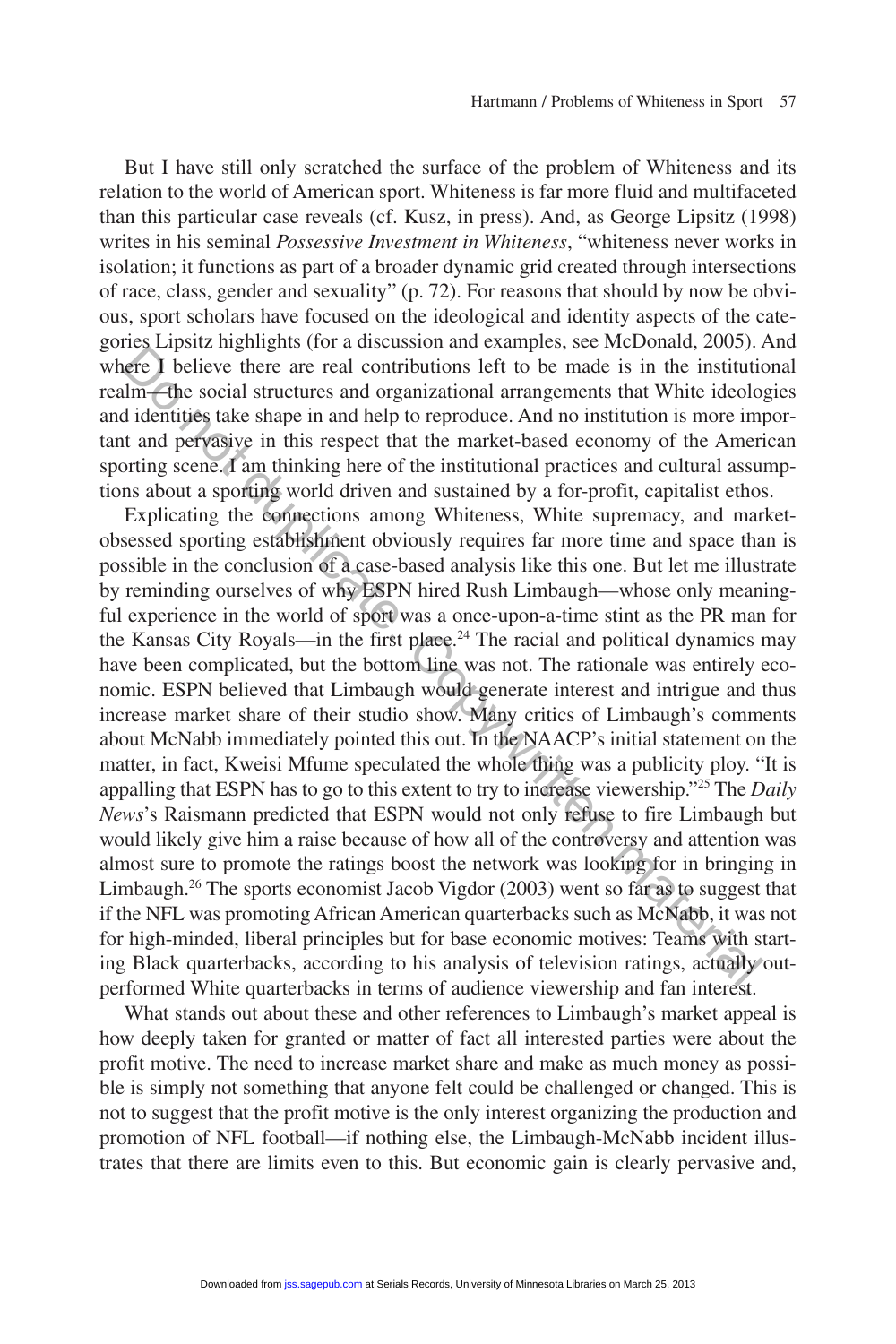more to the point of this article, deeply bound up with both the demographic and cultural dominance of Whites in sport as in the society more generally.

Whiteness functions in a wide variety of forms and contexts in the United States—in ideologies and discourses, in popular cultural practices, and in institutional arrangements and the cultural logics that animate them. The challenge for the critical race scholar is not so much to find Whiteness but rather to figure out the insidious, nefarious, and not so obvious ways it works to perpetuate the normativity of White world views and maintain the privileged position of Whites, even without many Whites themselves realizing what is going on.

#### **Notes**

1. The data and information on which this description and analysis are based come from a fairly extensive reading of the mainstream media coverage. Many of the basic details and most publicized quotations are archived on ESPN's Web site (ESPN.com, "News Services," retrieved November 2005). Sources for other factual information and quotations are cited as appropriate.

- 2. *Philadelphia Daily News*, September 30, 2003.
- 3. Associated Press, October 1, 2003.
- 4. *Washington Post*, October 2, 2003.
- 5. *New York Times*, October 3, 2003.
- 6. Associated Press, October 1, 2003.
- 7. *Washington Post*, October 2, 2003.
- 8. *Newsweek*, October 13, 2003, p. 25; *Washington Post*, October 2, 2003.

9. One such example came from a conservative public relations executive who believed Limbaugh should not have bowed to the pressures to resign:

Can a prominent white person in America criticize a prominent black person in America without being told his speech is impermissible? He's got a right to be wrong but he shouldn't lose his job because some hypocritical, pinheaded Congressmen and presidential candidates become the speech police. (*New York Times*, October 3, 2003)

10. That such criticisms still circulate was exemplified most recently and dramatically by a column in the *Philadelphia Sunday Sun* (December 4, 2005), wherein Whyatt Mondesire, head of the Philadelphia chapter of the National Association for the Advancement of Colored People (NAACP), called McNabb a "mediocre talent" who was "hiding behind excuses dripping in make-believe racial strereotypes" by refusing to run the ball as often as he did earlier in his career. This commentary prompted an apology from Bruce Gordon, CEO of the NAACP: "The NAACP has many civil rights issues that require our attention. Criticizing Donovan McNabb is not one of them" (*Sports Illustrated*, January 6, 2006, p. 25). **EVALUATION**<br>
We write what such that the principal constant and parameters are also and the properties then be also not the base of the properties.<br>
The data and information on which this description and analysis are bas

11. My thanks to Kyle Kusz who not only suggested this point but also provided the example and some of the language to illustrate and explain it.

12. *Sports Illustrated*, August 7, 2003.

13. A recent profile on McNabb made for the ESPN series *Beyond the Glory*, for example, showed clips of players, reporters, and commentators dismissing Limbaugh as "a racist" and an "idiot." "To McNabb," the narrator in this reconstruction intoned, "the words were the latest version of a familiar refrain . . . in a lifetime of overcoming barriers." Despite the allusion to McNabb's "lifetime" of struggle, the dominant rhetorical theme of dismissing Limbaugh as a racist is to render racism itself as essentially outdated, a thing of the past.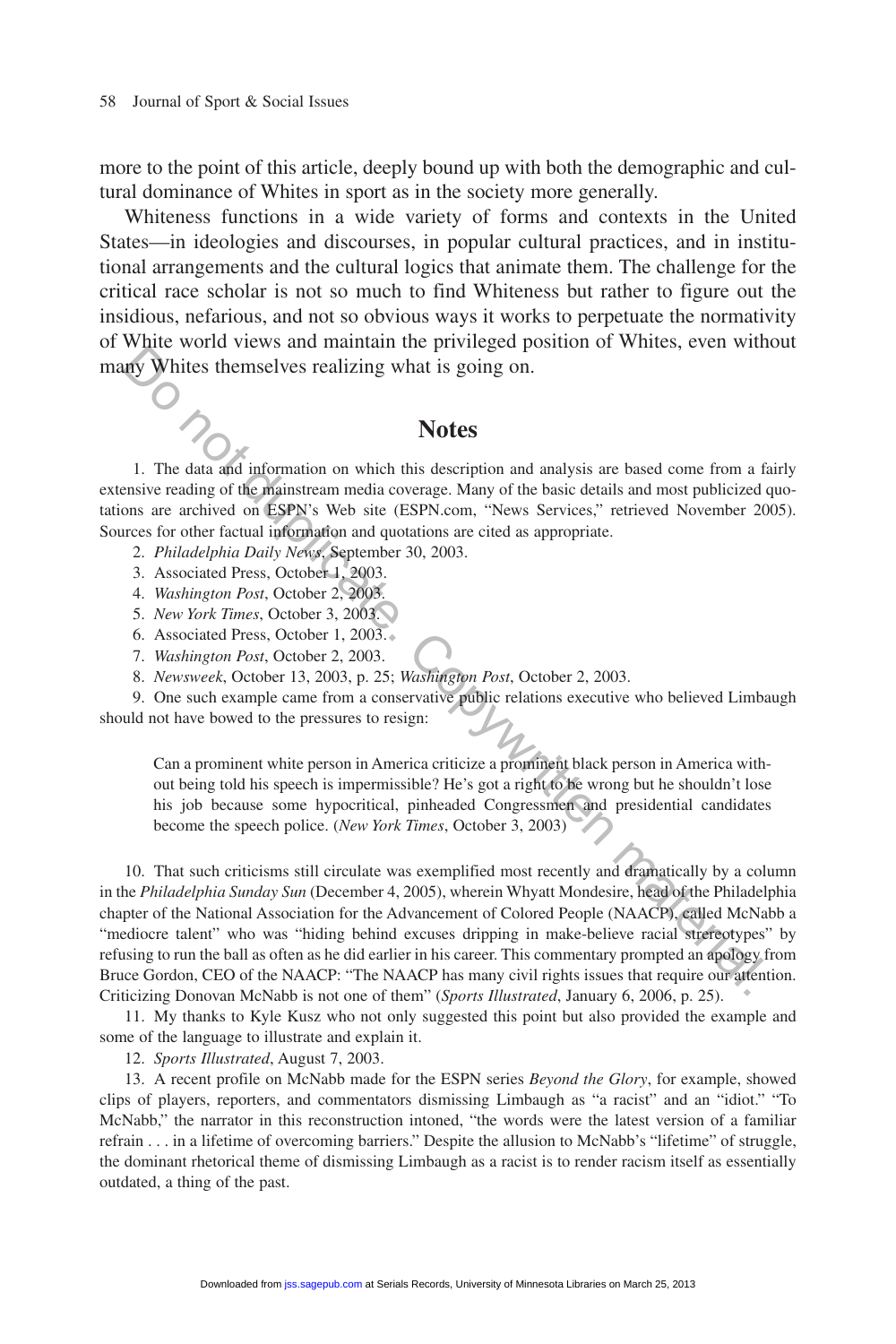14. *Daily News* (New York), October 2, 2003.

15. Associated Press, October 1, 2003.

- 16. *New York Times*, October 3, 2003.
- 17. *Washington Post*, October 2, 2003.
- 18. *Charleston Daily Mail*, October 2, 2003.
- 19. *Washington Post*, October 3, 2003.
- 20. *Washington Post*, October 3, 2003.

21. *Agence France Presse* (English edition), October 2, 2003. McNabb echoed similar themes in the interviews that were part of his subsequent *Beyond the Glory* profile on ESPN (2005). The complicity of colorblindness and Whiteness were even clearer (if more uncomfortable) in this context, as illustrated in the star quarterback's conception of audience and use of pronouns in the following quote: "I'd like people to understand, you know, I'm just like you. Although we're of a different race, another ethnic background, I like to do some of the same thing you like to do." **Appliques and Whiteness were even clearer (if more unconfortable) in this context, as illustrated<br>
star quarterback's conception of audience and use of pronouns in the following quote: "I'dl like percelse to to some of t** 

22. ESPN's *Beyond the Glory*, McNabb profile, viewed November 2005.

23. For a prescient commentary on how racial and other social ideas can be circulated and reproduced in public discourse without the discussants even realizing it, see Goldberg's (1998) discussion of sports talk radio.

24. *Sports Illustrated*, August 7, 2003. This story also laughably points out that Limbaugh was the place kicker for his high school football team and that he played touch football for the Royals staff in their annual contest against the personnel of Kansas City's professional football team, the Chiefs.

25. Associated Press, October 1, 2003.

26. *Daily News* (New York), October 2, 2003.

## **References**

- Bonilla-Silva, E. (2001). *White supremacy and racism in the post-civil rights era*. Boulder, CO: Lynne Reinner.
- Bonilla-Silva, E., & Forman, T. (2000). "I'm not a racist but . . ." Mapping White college students racial ideology in the U.S.A. *Discourse and Society*, *11*(1), 53-85.
- Buffington, D. (2005). Contesting race on Sundays: Making meaning out of the rise in Black quarterbacks. *Sociology of Sport Journal*, *21*, 19-37.
- Carr, L. G. (1997). *Colorblind racism*. Thousand Oaks, CA: Sage.
- Cole, C. L., & Andrews, D. (1996). Look—It's NBA showtime! Visions of race in the popular imagery. *Cultural Studies Annual*, *1*, 141-181.
- Cole, C. L., & Denny, H., III. (1994). Visualizing deviance in post-Reagan America: Magic Johnson, AIDS and the promiscuous world of professional sport. *Critical Sociology*, *20*(3), 123-147.
- Crenshaw, K. W. (1997). Color-blind dreams and racial nightmares: Reconfiguring racism in the post-civil rights era. In T. Morrison (Ed.), *Birth of a nation 'hood: Gaze, script and spectacle in the O.J. Simpson case* (pp. 97-168). New York: Random House.
- Crenshaw, K. W. (2003, October 11). *Bad calls on the racial playing field*. Retrieved October 12, 2003, from http://www.CommonDreams.org
- Doane, A. W., Jr. (1997). Dominant group identity in the United States: The role of "hidden" ethnicity in intergroup relations. *The Sociological Quarterly*, *38*, 375-397.
- Dyson, E. M. (1993). Be like Mike? Michael Jordan and the pedagogy of desire. In *Reflecting Black: African-American cultural criticism* (pp. 64-75). Minneapolis: University of Minnesota Press.
- Fredrickson, G. M. (1981). *White supremacy: A comparative study in American and South African history*. Oxford, UK: Oxford University Press.

Andrews, V. (1996). Black bodies—White control: The contested terrain of sportsmanlike conduct. *Journal of African American Men*, *2*(1), 33-59.